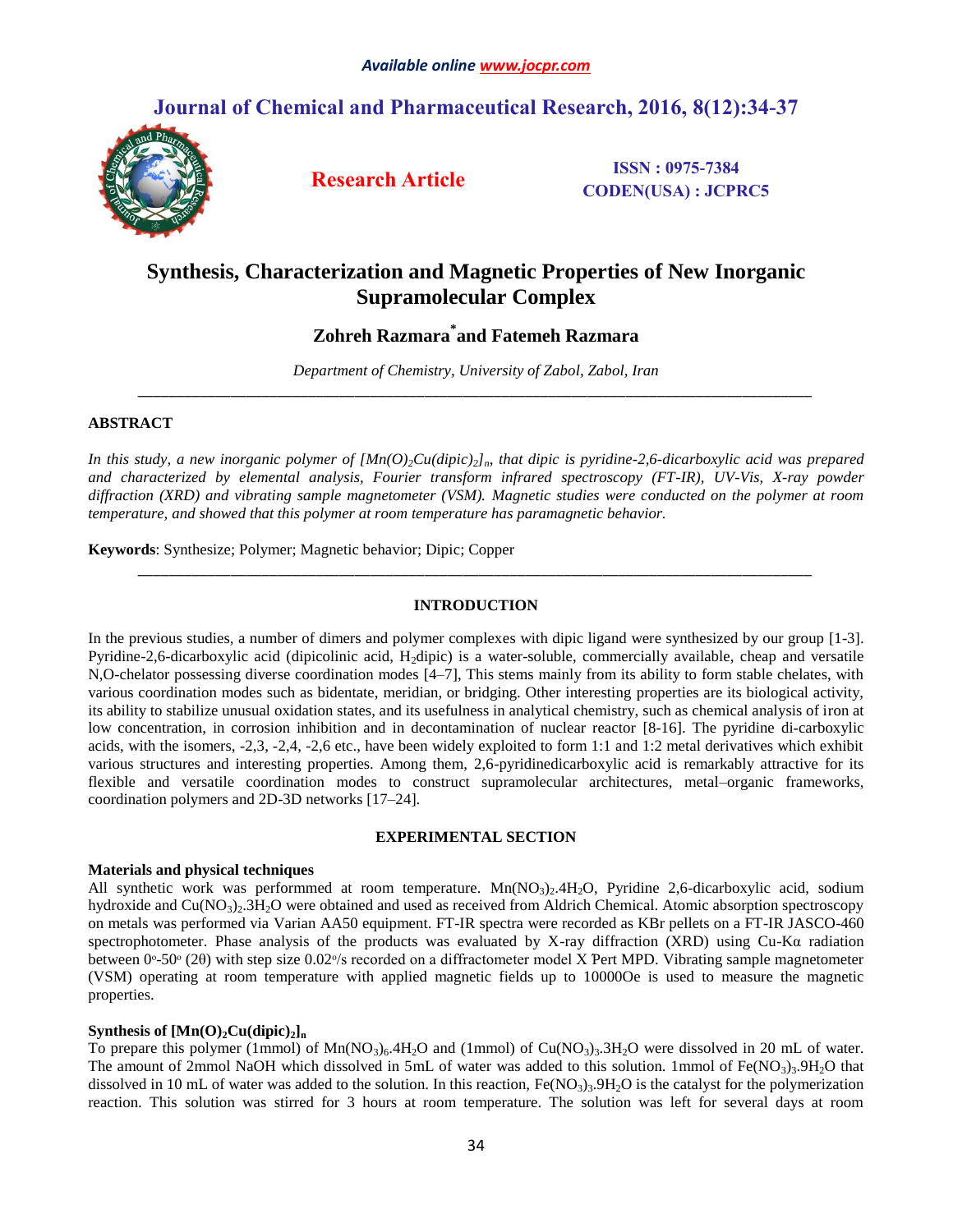temperature. After several days, violet crystals of this polymer were formed. Anal. Cal. for  $C_{14}$  H<sub>6</sub> N<sub>2</sub> Mn Cu O<sub>10</sub>: C, 34.9; H, 1.2; N, 5.8 Found: C, 34.7; H, 1.1; N, 5.7.

## **RESULTS AND DISCUSSION**

The FT-IR spectra of  $[Mn(O)_2Cu(dipic)_2]_n$  shows broad absorption bonds at 3341-3241 cm<sup>-1</sup> which assigned to the asymmetric and symmetric  $\nu(H_2O)$  stretching vibration of lattice water molecules. In asymmetric  $\nu_{\text{as}}$  (COO) and symmetric  $v_s$ (COO), the stretching vibrations of the dipicolinate carboxylate groups were observed at 1623, 1541 cm<sup>-1</sup> for  $v_{as}$  (COO), and 1454, 1431 and 1312 cm<sup>-1</sup>, for  $v_s$  (COO) respectively. Figure 1, shows the electronic spectra of this polymer in H<sub>2</sub>O solvent. The electronic spectrum of this polymer in UV region shows absorption bands at 218 and 272 nm for the polymer attributed to n→π<sup>\*</sup> and  $\pi \to \pi^*$  transitions, respectively. The absorption band at 800nm is assigned to d-d transition of Cu<sup>2+</sup> center. Mn<sup>2+</sup> with the electron configurations  $d^5$  (high spin) do not show any type of d-d electron transfer. Figure 2, shows accumulation polymer. Fig. 3 shows the XRD pattern of the polymer. Magnetic property of this polymer was studied by VSM. Figure 4, shows that copper-manganese polymer at room temperature exhibited paramagnetic behavior.



**Figure 1: Electronic spectra of [Mn(O)2Cu(dipic)2]<sup>n</sup> in H2O**



**Figure 2: The packing of [Mn(O)2Cu(dipic)2]n viewed approximately along c**



**Figure 3: XRD pattern for [Mn(O)2Cu(dipic)2]n.**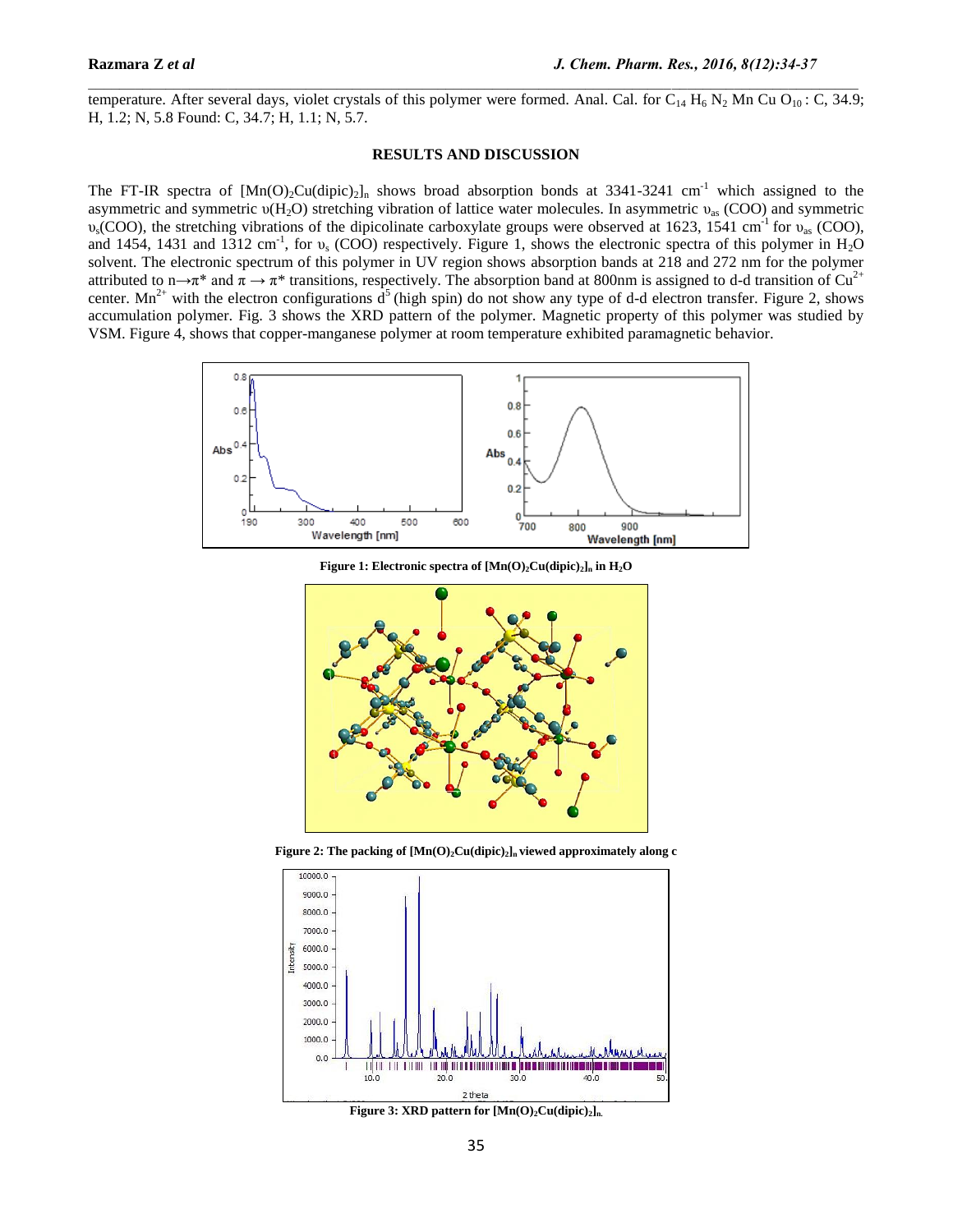

**Figure 4: Hysteresis loop of [Mn(O)2Cu(dipic)2]<sup>n</sup> at room temperature**

#### **CONCLUSION**

A new inorganic polymer of  $[Mn(O)_2Cu(dipic)_2]_n$  was synthesis and characterized by various technique such as, FT-IR, UV-Vis, elemental analysis and XRD. The magnetic behavior of this polymer was studied by VSM. The results show that the interaction between metal centers of  $Cu^{2+}$  and  $Mn^{2+}$  is paramagnetic.

#### **REFRENCES**

[4] M Chatterjee; M Maji; S Ghosh; TCW Mak; *J. Chem. Soc., Dalton Trans*. **1998**, 3641.

[5] LC Nathan; TD Mai; *J. Chem. Cryst*. **2000**, 30, 509.

[6] LC Nathan; *Trends Inorg. Chem*. **1993**, 3, 415.

[7] L Yang; DC Crans; SM Miller; A la Cour; OP Anderson; PM Kaszynski; ME Godzala III; LD Austin; GR Willsky; Inorg Chem, **2002**, 41, 4859.

[8] (a) TE Erikson; I Grenthe; I Puigdomenech, *Inorg. Chim. Acta,* **1987**, 126, 131. (b) Y Ducommun; L Helm; G Laurenczy; A Merbach, *Inorg. Chim. Acta,* **1989**, 3, 158.

[9] (a) D Ventur; K Wieghardt; J Z Weiss, *Anorg. Allg. Chem.* **1985**, 40, 524. (b) XY Zhou; NM Kostic, *Inorg. Chem.* **1988**, 27, 4402 (c) A M Hemng; L Henling; JA Labinger; J E Bercaw, *Inorg. Chem.* **1991**, 30, 851.

[10] (a) W Furst; P Gouzerh; Y Jeannin, *J. Coord. Chem.* **1979**, 8, 237. (b) MGB Drew; GWA Fowles; RW Matthews; R A Walton, *J. Am. Chem. Soc.* **1969**, 91, 7769. (c) MGB Drew; RW Matthews; R A Walton, *J. Chem.* Soc. *A,* **1970**, 1405.

[11] (a) G Nardin; L Randaccio; RP Bonomo; E Rizzarelli, *J. Chem.* Soc, *Dalton Trans,* **1980**, 369. (b) S Sengupta; SK Shani; RN Kapoor, *Polyhedron,* **1983**, 2, 317.

[12] (a) GF Bailey; S Karp; TE Sacks, *J. Bacteriol,* **1965**, *89,* 984. (b) B Setlow; P Setlow, *Appl. Environ. Microbiol,* **1993**, 59, 640. (b) LD Waterbury; C Serrato; GR Martinez, *Proc. West Phamc.* Soc. **1989**, 32, 9.

[13] DL Hoof; DG Tisley; RA Walton, *J. Chem.* Soc., *Dalton Trans.* **1973**, 200 .

[14] (a) I.Morimoto; S Tanaka; *Anal. Chem.* **1963**, 35, 1234. (b) Y Kanay; *Analyst (London)* **1990**, 115, 809.

[15] (a) RL Every; L Riggs; *J*. *Mater. Protect.* **1964**, 3, 46. (b) L Campanella; G De Angelis,. *Ann. Univ. Ferrara Ser.* **1970**, 5, 565.

[16] CG Pope; E Matijevic; RC Patel, *J. Colloid Inte~aceSc i.* **1981**, 80, 874.

[17] W Keim; Angew Chem Int, Ed Engl, **1990**, 29, 235.

[18] A Cristurean; S Irisli; D Marginean; C Rat; A Silvestru, *Polyhedron,* **2008**, 27, 2143.

[19] PR Kumar, S Upreti, AK Singh, *Polyhedron,* **2008**, 27, 1610.

[20] S Ilhan; H Temel; I Yilmaz; M Sekerci. *Polyhedron,* **2007**, 26, 2795.

[21] H Park; AJ Lough; JC Kim; MH Jeong; YS Kang, *Inorg Chim Acta,* **2007**, 360, 2819.

[22] MV Kirillova; AM Kirillov; MFC Guedes da Silva; MN Kopylovich; JJR Frau´sto da Silva; AJL Pombeiro *Inorg Chim Acta,* **2008**, 361, 1728.

[23] TK Prasad; MV Rajasekharan, *Polyhedron,* **2007**, 26, 1364.

[24] VCR Payne; OSC Headley; RT Stibrany; PT Maragh; TP Dasgupta; AM Newton; AA Holder, *J Chem Cryst*, **2007**, 37, 309.

[25] X Wang; C Qin; E Wang; C Hu, L Xu,, *J. Mol, Struct,* **2004**, 187, 692,

[26] MV Kirillova; MFC Guedes da Silva; AM Kirillov; JJR Frau´sto da Silva; AJL Pombeiro, *Inorg. Chim Acta,* **2007**, 360, 506.